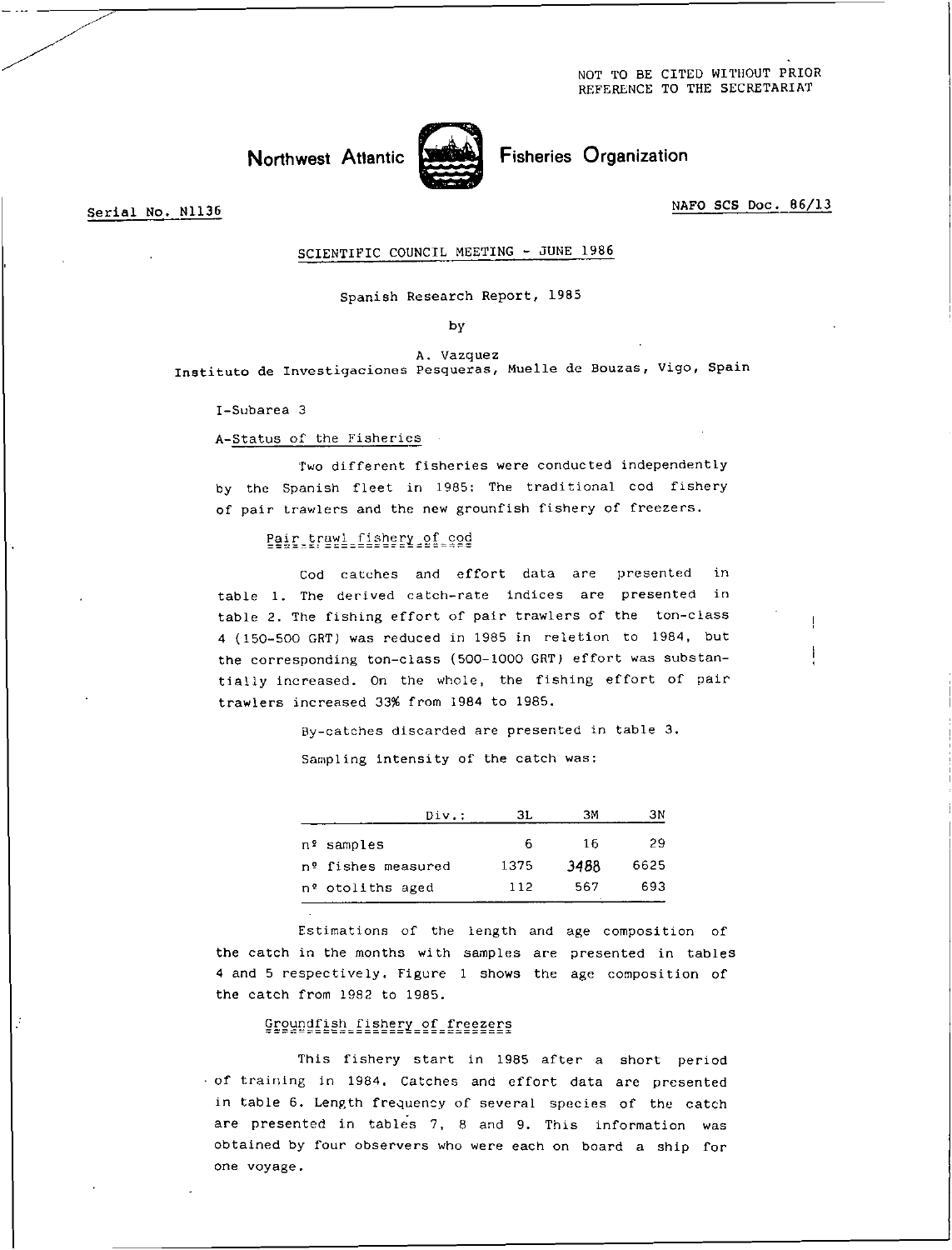प्त

 $\frac{1}{\sqrt{2}}\sum_{\substack{\mathbf{q} \in \mathbb{Z}^3\\ \mathbf{q} \in \mathbb{Z}^3}}$ 

|            |                          |       |              | 3L        |              |                |             | ЗM        |              |         |            | 3N      |           |
|------------|--------------------------|-------|--------------|-----------|--------------|----------------|-------------|-----------|--------------|---------|------------|---------|-----------|
|            |                          |       | $PTB-4$      | $PTB-5$   |              |                | $PTB-4$     | $PTB-5$   |              | $PTB-4$ |            | $PTB-5$ |           |
| Month      |                          | catch | $\mathbf{f}$ | catch     | $\mathbf{f}$ | catch          | $\mathbf f$ | catch     | $\mathbf{f}$ | catch   | $\Gamma$   | catch   | f         |
| JAN        | $\overline{a}$           | 1     | 70           | 164       | 136          | $\overline{c}$ | 96          | 53        | 391          | $\circ$ | $\circ$    | $\circ$ | $\circ$   |
| FEB        | $\overline{\phantom{a}}$ | 4     | 21           | 426       | 160          | 73             | 100         | 194       | 261          | 0       | $\Omega$   | 104     | 17        |
| MAR        | -                        | 382   | 619          | 1083 1042 |              | 171            | 202         | 123       | 188          | 406     | 730        | 863     | 1010      |
| APR        | -                        | 438   | 689          | 1456 1551 |              | 591            | 1079        | 580       | 750          | 204     | 468        | 251     | 330       |
| MAY        |                          | 208   | 307          | 1650 1690 |              | 284            | 399         | 341       | 294          | 1012    | 881        | 497     | 615       |
| JUN        | $\overline{a}$           | 97    | 131          | 597       | 793          | 94             | 139         | 126       | 163          | 1474    | 1878       | 1024    | 1137      |
| JUL        | $\overline{\phantom{0}}$ | 4     | 32           | 249       | 347          | 76             | 150         | 141       | 199          | 654     | 431        | 346     | 506       |
| AUG        | -                        | 0     | $\circ$      | 117       | 192          | 277            | 335         | 12        | 69           | 191     | 220        | 659     | 281       |
| SEP        | $\overline{\phantom{0}}$ | 0     | $\circ$      | 338       | 443          | 105            | 146         | 49        | 46           | 1169    | 2400       | 428     | 418       |
| <b>OCT</b> | -                        | 0     | 0            | 363       | 485          | 190            | 225         | 161       | 346          |         | 1194 2081  | 268     | 474       |
| <b>NOV</b> | $\blacksquare$           | 63    | 189          | 1260      | 864          | 419            | 794         | 473       | 960          |         | 580 1214   | 165     | 723       |
| DEC        | -                        | 920   | 833          | 784       | 903          | 94             | 161         | 220       | 294          | 324     | 326        | 592     | 972       |
| Total      |                          | 2117  | 2891         | 8487 8606 |              |                | 2376 3826   | 2473 3961 |              |         | 7208 10629 |         | 5197 6513 |

Table 1. Cod catches (t) and effort (hours) of pair trawlers in 1985.

## Table 2. Catch rate indices for cod derived from pair trawl catches.

|      | 1982 1983 1984 |                             | 1985 |
|------|----------------|-----------------------------|------|
| 3L – |                | 1,680 1,052 1,049           |      |
| 3м – |                | $0.789$ 1.302 1.169         |      |
| 3N – |                | $0.520$ $0.698$ 1.053 0.576 |      |

Table 3. By-catches of the cod fishery. Discarded fish tons.

| Div.:               | ЗL    | ЭΜ   | ЗN    | total |
|---------------------|-------|------|-------|-------|
| Haddock             |       | 55   | 693   | 748   |
| Redfishes           | 150   | 183  | 194   | 527   |
| American plaice     | 271   | 148  | 855   | 1274  |
| Yellowtail flounder |       |      | 10    | 10    |
| Atlantic halibut    |       | 5    | 92    | 97    |
| Wolffishes          |       | 14   | 68    | 82    |
| Skates              | 134   | 5    | 199   | 338   |
| Cod catches         | 10604 | 4849 | 12405 | 27858 |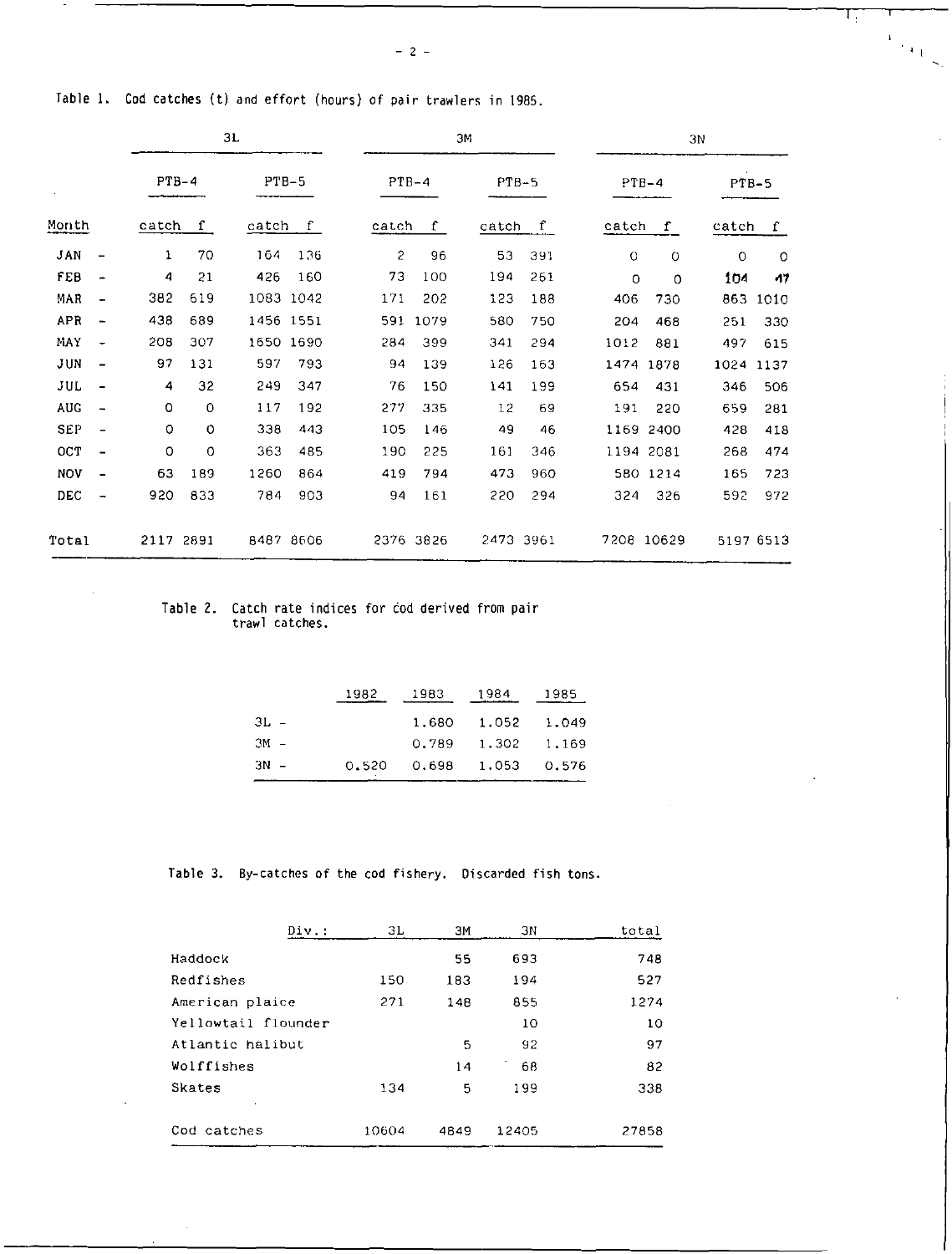| Div.      | 3L  |     | ЗΜ  |     |     | $3N$ $\longrightarrow$ |
|-----------|-----|-----|-----|-----|-----|------------------------|
| Month     | MAY | APR | MAY | JUN | MAY | J UN                   |
| $24 - 26$ |     |     |     |     |     |                        |
| $27 - 29$ |     |     |     |     |     |                        |
| $30 - 32$ |     |     |     |     |     |                        |
| $33 - 35$ |     |     |     |     |     | ኅ                      |
| $36 - 38$ |     |     |     |     |     | Э                      |
| $39 - 41$ | 8   | 4   |     |     | 7   | 10                     |
| $42 - 44$ | 43  | 21  | 7   | 8   | 31  | 35                     |
| $45 - 47$ | 126 | 40  | 15  | 17  | 45  | 61                     |

Table 4. Length composition of PTB-5 cod catches  $(x 10^{-3})$ 

| 45-47      | 126                                                                                                                                                                              | 40                                                               | 15                                                                                                                           | 17                                                                   | 45                                                 | 61                                                                                                |
|------------|----------------------------------------------------------------------------------------------------------------------------------------------------------------------------------|------------------------------------------------------------------|------------------------------------------------------------------------------------------------------------------------------|----------------------------------------------------------------------|----------------------------------------------------|---------------------------------------------------------------------------------------------------|
| $48 - 50$  | 178                                                                                                                                                                              |                                                                  |                                                                                                                              |                                                                      |                                                    | $\overline{63}$                                                                                   |
| $51 - 53$  | 161                                                                                                                                                                              | 60                                                               | 48                                                                                                                           | 21                                                                   | 62                                                 | 59                                                                                                |
| $54 - 56$  | 144                                                                                                                                                                              | 48                                                               | 46                                                                                                                           | 15                                                                   | 47                                                 | 48                                                                                                |
| 57-59      | 95                                                                                                                                                                               | 36                                                               | 27                                                                                                                           | 9                                                                    | 23                                                 | 44                                                                                                |
| $60 - 62$  | $\overline{81}$                                                                                                                                                                  | 18                                                               |                                                                                                                              |                                                                      | $\overline{17}$                                    | 32                                                                                                |
|            | 75                                                                                                                                                                               | 10                                                               |                                                                                                                              | 1                                                                    | 12                                                 | 24                                                                                                |
| 66-68      | 46                                                                                                                                                                               |                                                                  |                                                                                                                              |                                                                      |                                                    | 23                                                                                                |
| $69 - 71$  | $^{26}$                                                                                                                                                                          |                                                                  |                                                                                                                              |                                                                      | 4                                                  | <u> 19</u>                                                                                        |
| $72 - 74$  | 21                                                                                                                                                                               |                                                                  |                                                                                                                              |                                                                      |                                                    | 16                                                                                                |
| $75 - 77$  | 7                                                                                                                                                                                |                                                                  |                                                                                                                              |                                                                      |                                                    | 15                                                                                                |
| $78 - 80$  | 4                                                                                                                                                                                |                                                                  |                                                                                                                              |                                                                      |                                                    | 10                                                                                                |
| $81 - 83$  |                                                                                                                                                                                  |                                                                  |                                                                                                                              |                                                                      |                                                    | 10                                                                                                |
| $84 - 86$  |                                                                                                                                                                                  |                                                                  |                                                                                                                              |                                                                      |                                                    |                                                                                                   |
|            |                                                                                                                                                                                  |                                                                  |                                                                                                                              |                                                                      |                                                    |                                                                                                   |
|            |                                                                                                                                                                                  |                                                                  |                                                                                                                              |                                                                      |                                                    |                                                                                                   |
|            |                                                                                                                                                                                  |                                                                  |                                                                                                                              |                                                                      |                                                    | $8551$<br>$221$                                                                                   |
| $96 - 98$  |                                                                                                                                                                                  |                                                                  |                                                                                                                              |                                                                      |                                                    |                                                                                                   |
| $99 - 101$ |                                                                                                                                                                                  |                                                                  |                                                                                                                              |                                                                      |                                                    |                                                                                                   |
| 102-104    |                                                                                                                                                                                  |                                                                  |                                                                                                                              |                                                                      |                                                    |                                                                                                   |
| 105-107    |                                                                                                                                                                                  |                                                                  |                                                                                                                              |                                                                      |                                                    | $\mathbf{1}$                                                                                      |
|            |                                                                                                                                                                                  |                                                                  |                                                                                                                              |                                                                      |                                                    |                                                                                                   |
|            |                                                                                                                                                                                  |                                                                  |                                                                                                                              |                                                                      |                                                    |                                                                                                   |
|            |                                                                                                                                                                                  |                                                                  |                                                                                                                              |                                                                      |                                                    | $\mathbf{1}$                                                                                      |
|            |                                                                                                                                                                                  |                                                                  |                                                                                                                              |                                                                      |                                                    |                                                                                                   |
|            |                                                                                                                                                                                  |                                                                  |                                                                                                                              |                                                                      |                                                    |                                                                                                   |
|            |                                                                                                                                                                                  |                                                                  |                                                                                                                              |                                                                      |                                                    |                                                                                                   |
|            |                                                                                                                                                                                  |                                                                  |                                                                                                                              |                                                                      |                                                    | 500                                                                                               |
|            |                                                                                                                                                                                  |                                                                  |                                                                                                                              |                                                                      |                                                    |                                                                                                   |
|            |                                                                                                                                                                                  |                                                                  | 1477                                                                                                                         | 224                                                                  |                                                    | 4565                                                                                              |
|            |                                                                                                                                                                                  |                                                                  |                                                                                                                              |                                                                      |                                                    |                                                                                                   |
|            |                                                                                                                                                                                  |                                                                  |                                                                                                                              |                                                                      |                                                    | 1024                                                                                              |
|            | $63 - 65$<br>$87 - 89$<br>$90 - 92$<br>$93 - 95$<br>108-110<br>$111 - 113$<br>114-116<br>117-119<br>$120 - 122$<br>total<br>no. fishes<br>measured<br>$\text{Catch}(\mathbf{t})$ | $\frac{2}{1}$<br>1<br>$\frac{1}{1}$<br>1<br>1026<br>1375<br>1650 | $\overline{53}$<br>3<br>$\frac{3}{7}$<br>7<br>11<br>$\frac{2}{1}$<br>4<br>4<br>1<br>ī<br>$\frac{1}{1}$<br>336<br>1787<br>580 | 42<br>15<br>9<br>4<br>$rac{3}{2}$<br>$\mathbf{1}$<br>2<br>221<br>341 | $\overline{24}$<br>4<br>$\mathbf{1}$<br>100<br>126 | $\overline{59}$<br>10<br>$\overline{6}$<br>3<br>2<br>1<br>ī<br>$\mathbf{1}$<br>332<br>2060<br>497 |

Table 5. Age composition of PTB-5 cod catches  $(x 10^{-3})$ 

 $\overline{a}$ 

| Div.                                | 31   |                 | ЗМ  |                 |     | - 3N –                  |
|-------------------------------------|------|-----------------|-----|-----------------|-----|-------------------------|
| Month                               | MAY  | APR             | MAY | JUN             | MAY | JUN                     |
| $_{\underline{age}}$                |      |                 |     |                 |     |                         |
|                                     |      |                 |     |                 |     |                         |
| $234$<br>$567$<br>$8$<br>$9$<br>$9$ | 3    |                 |     |                 | 2   | 6                       |
|                                     | 323  | 239             | 164 | 85              | 99  | 122                     |
|                                     | 383  | $\overline{54}$ | 46  | $\overline{14}$ | 152 | 175                     |
|                                     | 166  | 14              | 5   | 1               | 49  | 92                      |
|                                     | 119  | 19              | 5   |                 | 25  | 79                      |
|                                     | 25   | 7               | 1   |                 | 4   | 14                      |
|                                     | 2    | 2               |     |                 | 1   | 7                       |
| 10                                  |      |                 |     |                 |     | 3                       |
| 11                                  |      |                 |     |                 |     | $\overline{\mathbf{1}}$ |
| 12                                  |      |                 |     |                 |     |                         |
| $\overline{13}$                     |      |                 |     |                 |     | 1                       |
| 14                                  |      |                 |     |                 |     |                         |
| 15                                  |      |                 |     |                 |     |                         |
| total                               | 1026 | 336             | 221 | 100             | 332 | 500                     |
| Catch                               | 1650 | 580             | 341 | 126             | 497 | 1024                    |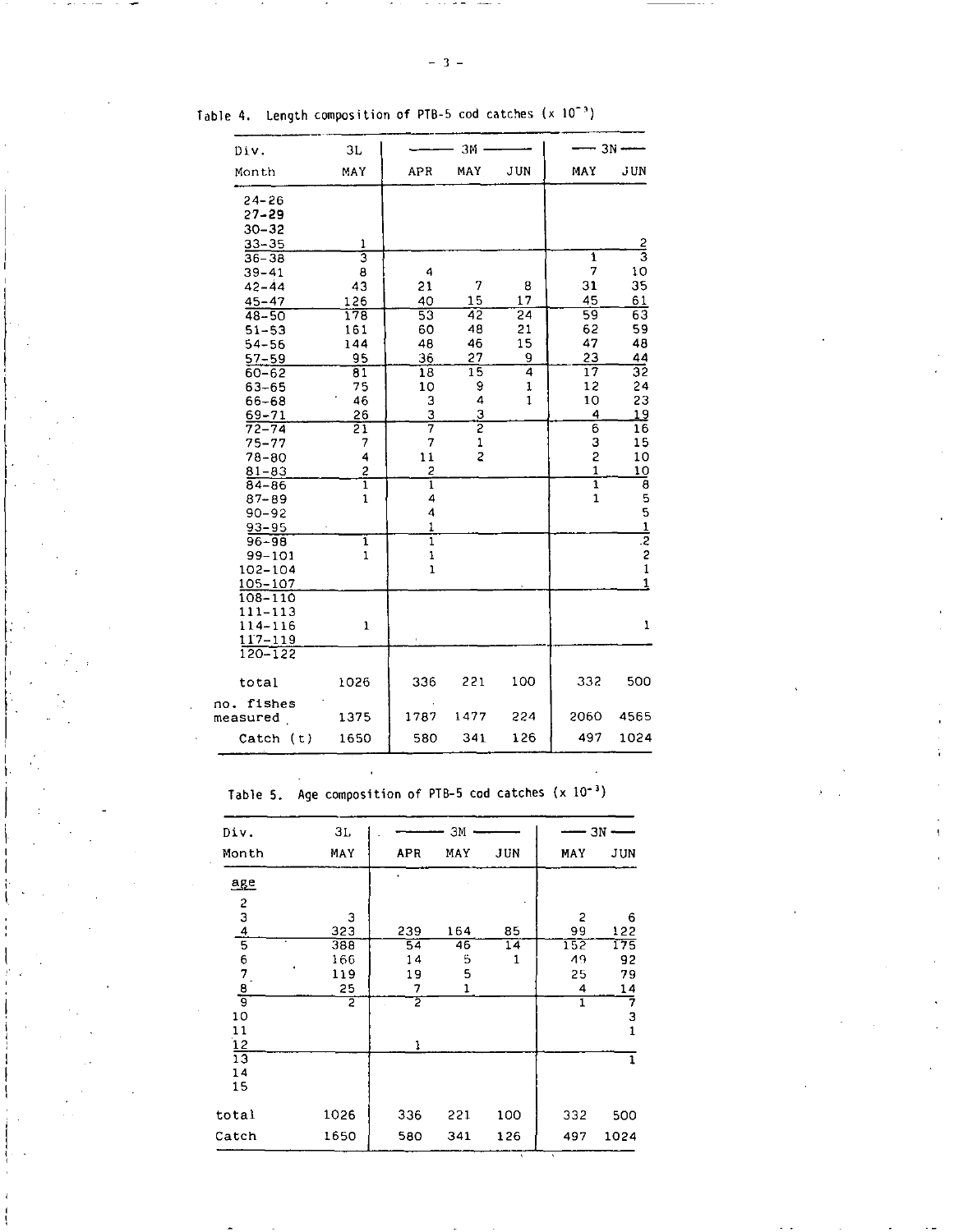| × |
|---|
|---|

|  |  |  |  |  |  |  |  |  | Table 6.  Catches (t) and fishing effort of freezers in 1985. |  |  |
|--|--|--|--|--|--|--|--|--|---------------------------------------------------------------|--|--|
|--|--|--|--|--|--|--|--|--|---------------------------------------------------------------|--|--|

ł

| Div:                | ЗL   | ЗМ  | ЗN    | 30    | total |
|---------------------|------|-----|-------|-------|-------|
| Cod                 | 34   | 65  | 797   | 480   | 1376  |
| Redfishes           | 42   | 98  | 2687  | 630   | 3457  |
| American plaice     | 188  | 15  | 3531  | 653   | 4387  |
| Yellowtail flounder |      |     | 2200  | 215   | 2415  |
| Atlantic halibut    |      | 22  | 104   | 126   | 252   |
| Witch flounder      |      |     | 3075  | 669   | 3744  |
| Skates              | 521  | 289 | 5753  | 1501  | 8064  |
| Silver hake         |      | 4   | 404   | 1160  | 1568  |
| White hake          | 17   | 22  | 1518  | 920   | 2477  |
|                     |      |     |       |       |       |
| hours fishing       | 1367 | 819 | 36241 | 11481 | 49908 |

Table 7. Sample length frequency in freezers catch.

| sp.                |              | - Cod --  |                | White hake              |                |               |  |  |  |
|--------------------|--------------|-----------|----------------|-------------------------|----------------|---------------|--|--|--|
| Div.               | $-3N0$       |           |                | 3N <sub>O</sub>         |                |               |  |  |  |
| Month              | JUN          | JUL       | <b>APR</b>     | JUN                     | JUL            | DEC           |  |  |  |
| $18 - 20$          |              | 4         |                |                         |                |               |  |  |  |
| $21 - 23$          |              | 4         |                |                         |                |               |  |  |  |
| 24-26              |              | 5<br>4    |                | 1                       |                |               |  |  |  |
| $27 - 29$          |              | 13        |                | 1                       |                |               |  |  |  |
| $30 - 32$          |              | 16        | 3              | 2                       |                |               |  |  |  |
| $33 - 35$<br>36–38 |              | 16        |                | $\overline{\mathbf{g}}$ |                |               |  |  |  |
| 39–41              |              | 13        | 3              | 14                      | 2              |               |  |  |  |
| 42-44              |              | 5         | 8              | 21                      |                | 9             |  |  |  |
| 45–47              |              | 14        | 20             | 32                      | 4              | 21            |  |  |  |
| 48–50              |              | 10        | 20             | 57                      |                | 25            |  |  |  |
| $51 - 53$          |              | 14        | 26             | 62                      | 4              | 25            |  |  |  |
| 54–56              |              | 17        | 14             | 73                      | 8              | 39            |  |  |  |
| $57 - 59$          | 2            | 10        | 10             | 68                      | 24             | 42            |  |  |  |
| 60–62              |              | 18        | 8              | 70                      | 33             | 28            |  |  |  |
| 63–65              |              | 18        | 5              | 105                     | 70             | 40            |  |  |  |
| 66–68              |              | 13        | 8              | 78                      | 81             | 31            |  |  |  |
| 69–71              |              | 20        | 3              | 94                      | 106            | 25            |  |  |  |
| 72–74              |              | 35        | 1              | 72                      | 118            | 23            |  |  |  |
| 75–77              | 1            | 78        | 4              | 63                      | 107            | 11            |  |  |  |
| 78-80              | 1            | 70        | 2              | 43                      | 95             | 11            |  |  |  |
| 81-83              | $\mathbf{1}$ | 107       | $\overline{2}$ | 37                      | 64             | $\frac{7}{3}$ |  |  |  |
| 84–86              | 5            | 80        | $\overline{1}$ | 17<br>10                | 33<br>23       | 2             |  |  |  |
| 87–89              | 11           | 107       | 2              | 5                       | 11             | $\mathbf{1}$  |  |  |  |
| 90–92              | 12           | 77        | 6<br>1         | 4                       | 15             |               |  |  |  |
| $93 - 95$          | 15           | 72<br>67  | ī              |                         | 10             | $\frac{2}{1}$ |  |  |  |
| $96 - 98$          | 9<br>$1\,1$  | 51        | З              | 1                       | 7              | 2             |  |  |  |
| 99-101             | 2            | 32        | З              | 2                       | 12             | 2             |  |  |  |
| 102-104<br>105–107 | 3            | <u>28</u> | 4              |                         | 14             | 1             |  |  |  |
| 108-110            | 2            | 20        | $\overline{1}$ | 1                       | 3              |               |  |  |  |
| 111-113            | 1            | 12        | 1              |                         | 7              |               |  |  |  |
| 114-116            | 1            | 8         | $\mathbf{1}$   | 1                       | 3              |               |  |  |  |
| 117-119            | з            | 5         |                |                         | 3              |               |  |  |  |
| 120-122            | $\mathbf 1$  | 6         |                |                         | $\overline{2}$ |               |  |  |  |
| 123-125            |              | 1         |                |                         | 3              |               |  |  |  |
| 126-128            |              |           |                |                         | $\mathbf 1$    |               |  |  |  |
| 129-131            |              | 1         |                |                         |                |               |  |  |  |
| $132 - 134$        |              | ī         |                |                         |                |               |  |  |  |
| Samples            | $\mathbf i$  | 10        | $\mathbf{1}$   | 9                       | 19             | 4             |  |  |  |
| fish<br>no.        | 81           | 1072      | 161            | 942                     | 863            | 351           |  |  |  |
| Catch (t)          | 181          | 147       | 254            | 334                     | 285            | 191           |  |  |  |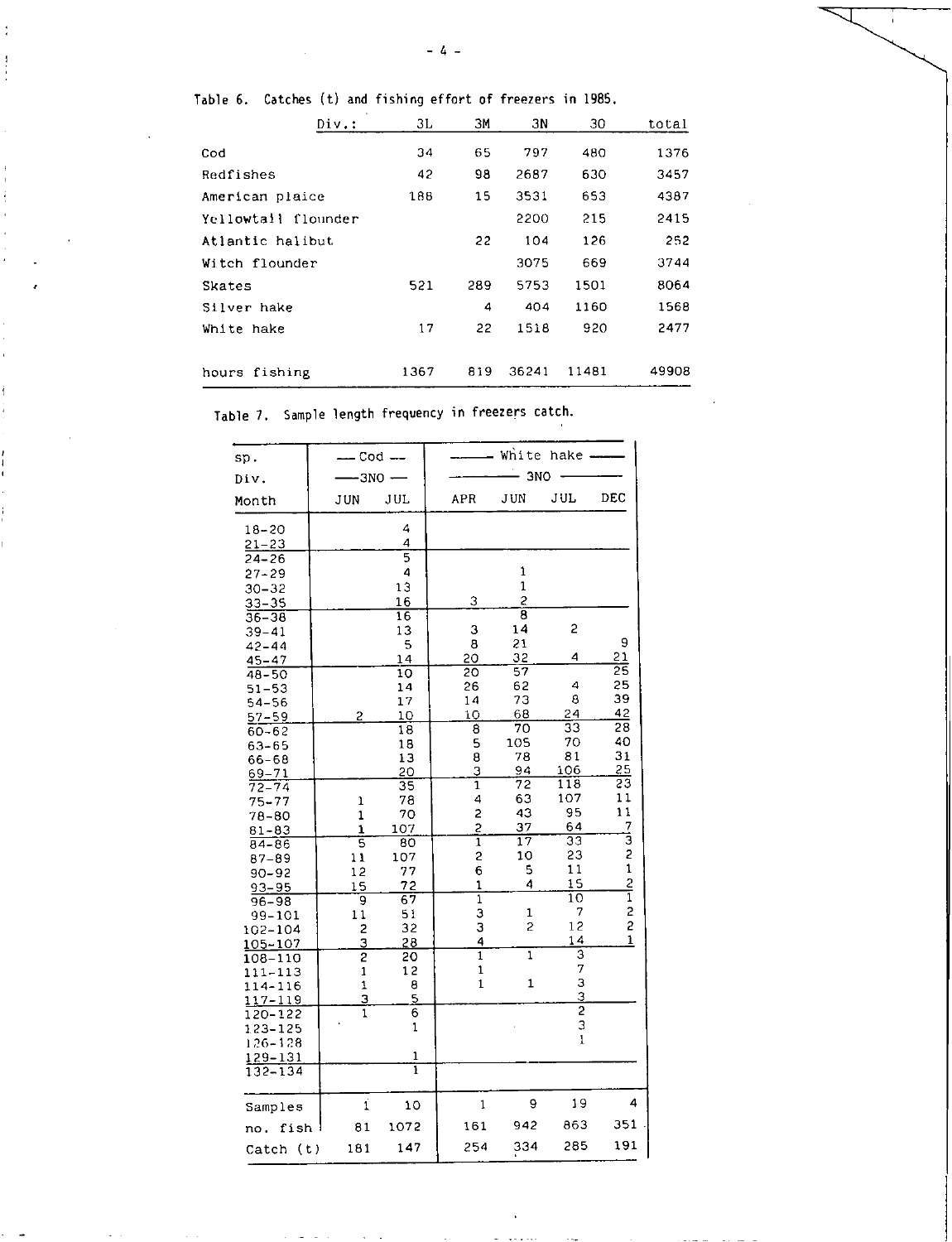- American Plaice -

HAD

ï ŧ

 $\hat{\mathbf{r}}$ 

 $\overline{1}$ 

Table 8. Sample length frequency in freezers catch.

sp.

| Div.                                |                          |                 |                              |                     | 3 <sub>NO</sub> |                     |              |            |                | ЗL                           |                     | 3NO                  |               |
|-------------------------------------|--------------------------|-----------------|------------------------------|---------------------|-----------------|---------------------|--------------|------------|----------------|------------------------------|---------------------|----------------------|---------------|
| Month                               |                          | MAR             | APR                          | MAY.                | JUN             | JUL                 | OCT          | NOV.       | DEC.           | <b>NOV</b>                   |                     | APR                  |               |
| $20 - 21$<br>$22 - 23$<br>$24 - 25$ |                          | 3<br>з          |                              |                     |                 | 1<br>$\overline{c}$ |              |            |                |                              |                     |                      |               |
| $26 - 27$<br>$28 - 29$              |                          | 2<br>4          | 2                            | 3<br>7              | 2               | 5<br>11             |              |            |                |                              |                     |                      |               |
| 30–31                               |                          | 9               | $\overline{c}$               | 22                  | 6               | 27                  | З            |            |                |                              |                     |                      |               |
| 32-33                               |                          | 20              | 15                           | 75<br>127           | 16              | 71                  | 47<br>128    | 11         | 1              |                              | $\mathbf{1}$<br>14  | 3                    |               |
| $34 - 35$<br>$36 - 37$              |                          | 47<br>40        | 33<br>47                     | 229                 | 27<br>49        | 129<br>248          | 240          | 45<br>82   | 12<br>66       |                              | 28                  | 9                    |               |
| $38 - 39$                           |                          | 73              | 49                           | 255                 | 86              | 372                 | 347          | 129        | 115            |                              | 20                  | 16                   |               |
| $40 - 41$<br>$42 - 43$              |                          | 94<br>113       | 66<br>53                     | 328<br>363          | 113<br>96       | 437<br>401          | 388<br>364   | 155<br>166 | 150<br>142     |                              | 19<br>19            | 24<br>27             |               |
| $44 - 45$                           |                          | 88              | 64                           | 326                 | 96              | 403                 | 345          | 128        | 110            |                              | 12                  | 23                   |               |
| $46 - 47$<br>48-49                  |                          | 121<br>118      | 55<br>40                     | 322<br>302          | 121<br>83       | 393<br>352          | 296<br>302   | 163<br>153 | 118<br>98      |                              | 10<br>6             | 14<br>$\overline{a}$ |               |
| $50 - 51$                           |                          | $\overline{85}$ | 36                           | 259                 | 67              | 270                 | 257          | 133        | 83             |                              | 5                   | $\overline{6}$       |               |
| $52 - 53$<br>$54 - 55$              |                          | 67<br>32        | 23<br>14                     | 206<br>156          | 43<br>30.       | 185<br>130          | 231<br>156   | 108<br>96  | 53<br>41       |                              | 3<br>2              | 3<br>7               |               |
| 56–57                               |                          | 28              | 13                           | 141                 | 26              | 104                 | 109          | 76         | 22             |                              | 1                   | 7                    |               |
| $58 - 59$<br>60-61                  |                          | 13<br>16        | $\overline{\mathbf{8}}$<br>З | 115<br>77           | 15<br>11        | 71<br>50            | 101<br>57    | 43<br>32   | 27<br>21       |                              | $\overline{1}$<br>1 | $\overline{5}$<br>6  |               |
| $62 - 63$                           |                          | 11              | З                            | 42                  | 12              | 35                  | 57           | 22         | 20             |                              |                     | 2                    |               |
| $64 - 65$<br>66-67                  |                          | 4<br>4          | 2<br>3                       | 37<br>13            | 1<br>3          | 16<br>22            | 29<br>27     | 6<br>3     | 4<br>5         |                              | 1                   | 1<br>1               |               |
| 68-69                               |                          | 1               | 2                            | 4                   | 2               | 4                   | 9            | 7          | 2              |                              |                     | 2                    |               |
| $70 - 71$<br>72–73                  |                          | 4<br>1          |                              |                     | 1<br>1          |                     | 4            | 3<br>1     | 1<br>1         |                              |                     | 1<br>1               |               |
| $74 - 75$                           |                          | ī               |                              |                     |                 |                     |              |            |                |                              |                     |                      |               |
| Samples                             |                          | 6               | 5                            | $24 -$              | 6<br>907        | 28<br>3739          | 36<br>3497   | 12<br>1562 | 10<br>1092     |                              | 1<br>143            | 1<br>167             |               |
|                                     | no. fish                 | 1002<br>98      | 533<br>318                   | 3409<br>727         | 715             | 241                 | 482          | 132        | 307            |                              | 10                  |                      |               |
|                                     | $\text{Catch}(\text{t})$ |                 |                              |                     |                 |                     |              |            |                |                              |                     |                      |               |
| sp.                                 |                          |                 |                              | Yellowtail flounder |                 |                     |              |            |                |                              | Witch flounder      |                      |               |
| Div.                                |                          |                 |                              | 3NO                 |                 |                     |              |            |                |                              | 3NO                 |                      |               |
| Month                               | MAR                      | APR             | MAY                          | JUN                 | JUL             | oct                 | NOV          |            | MAR            | APR                          | OСТ                 | NOV                  | DEC           |
| $12 - 13$                           |                          |                 |                              |                     |                 |                     |              |            |                |                              |                     |                      |               |
| $14 - 15$<br>$16 - 17$              | 2<br>1                   |                 |                              |                     |                 |                     |              |            |                | ŧ                            |                     |                      |               |
| $18 - 19$                           | $\overline{2}$           |                 |                              |                     |                 |                     |              |            |                |                              |                     |                      |               |
| $20 - 21$<br>$22 - 23$              | 27<br>27                 |                 | 3<br>14                      |                     |                 |                     |              |            |                |                              |                     |                      |               |
| $24 - 25$                           | 32                       | з               | 12                           |                     |                 |                     |              |            | $\overline{2}$ |                              |                     |                      |               |
| $26 - 27$<br>$28 - 29$              | 47<br>77                 | 18<br>41        | 50<br>86                     | 6<br>10             | 9               | 4                   |              |            | $\mathbf{1}$   | 2                            |                     |                      | 3             |
| $30 - 31$<br>$32 - 33$              | 205<br>385               | 180<br>432      | 126<br>493                   | 13<br>41            | 26<br>190       | 9<br>49             | 30<br>300    |            |                | $\overline{\mathbf{c}}$<br>3 |                     |                      | 3             |
| $34 - 35$                           | 453                      | 448             | 483                          | 56                  | 366             | 166                 | 885          |            |                | $\overline{15}$              | 6                   |                      | $\frac{6}{5}$ |
| $36 - 37$<br>$38 - 39$              | 611<br>704               | 507<br>633      | 455<br>452                   | 122<br>135          | 486<br>561      | 337<br>523          | 1292<br>1172 |            | 2<br>7         | 37<br>81                     | 24<br>70            | 2<br>7               | 16<br>39      |
| $40 - 41$                           | 592                      | 416             | 392                          | 122                 | 449             | 491                 | 911          |            | 14             | 96                           | 147                 | 26                   | 82            |
| $42 - 43$<br>$44 - 45$              | 374<br>207               | 295<br>123      | 292<br>184                   | 72<br>54            | 291<br>131      | 323<br>164          | 555<br>249   |            | 25<br>23       | 127<br>99                    | 274<br>405          | 48<br>71             | 161<br>241    |
| $46 - 47$                           | 95                       | 48              | 132                          | 22                  | 80              | 75                  | 115          |            | 38             | 102                          | 433                 | 84                   | 316           |
| $48 - 49$<br>$50 - 51$              | 36<br>13                 | 21<br>9         | 84<br>41                     | 11<br>4             | 32<br>9         | 43<br>16            | 36<br>6      |            | 57<br>46       | 87<br>45                     | 366<br>307          | 74<br>65             | 289<br>324    |
| $52 - 53$                           | 6<br>$\mathbf{1}$        | 2               | 23<br>з                      | 2<br>$\mathbf 1$    | 4<br>1          | 5                   | 2            |            | 44             | 37                           | 209                 | 46                   | 159           |
| $54 - 55$<br>$56 - 57$              |                          |                 |                              |                     |                 | 1<br>1              |              |            | 28<br>16       | 23<br>10                     | 102<br>57           | 15<br>8              | 81<br>22      |
| $58 - 59$<br>$60 - 61$              | $\epsilon$               |                 |                              |                     |                 |                     |              |            | 5              | $\mathbf{1}$                 | 30<br>13            | 1                    | 9<br>1        |
| $62 - 63$                           |                          |                 |                              |                     |                 |                     |              |            | 1              |                              | З                   |                      |               |
| 64-65<br>66-67                      |                          |                 |                              |                     |                 |                     |              |            |                |                              | $\tilde{z}$         |                      |               |
| Samples                             | 20                       | 17              | 20                           | 6                   | 18              | 21                  | 28           |            | 3              | 4                            | 26                  | 3                    | 12            |
| no. fish                            | 3897                     | 3176            | 3325                         | 671                 | 2635            | 2207                | 5553         |            | 309            | 767                          | 2448                | 447                  | 1757          |
| Catch (t)                           | 196                      | 797             | 44                           | 76                  | 63              | 237                 | 357          |            |                | 12                           | 432                 | 478                  | 354           |
|                                     |                          |                 |                              |                     |                 |                     |              |            |                |                              |                     |                      |               |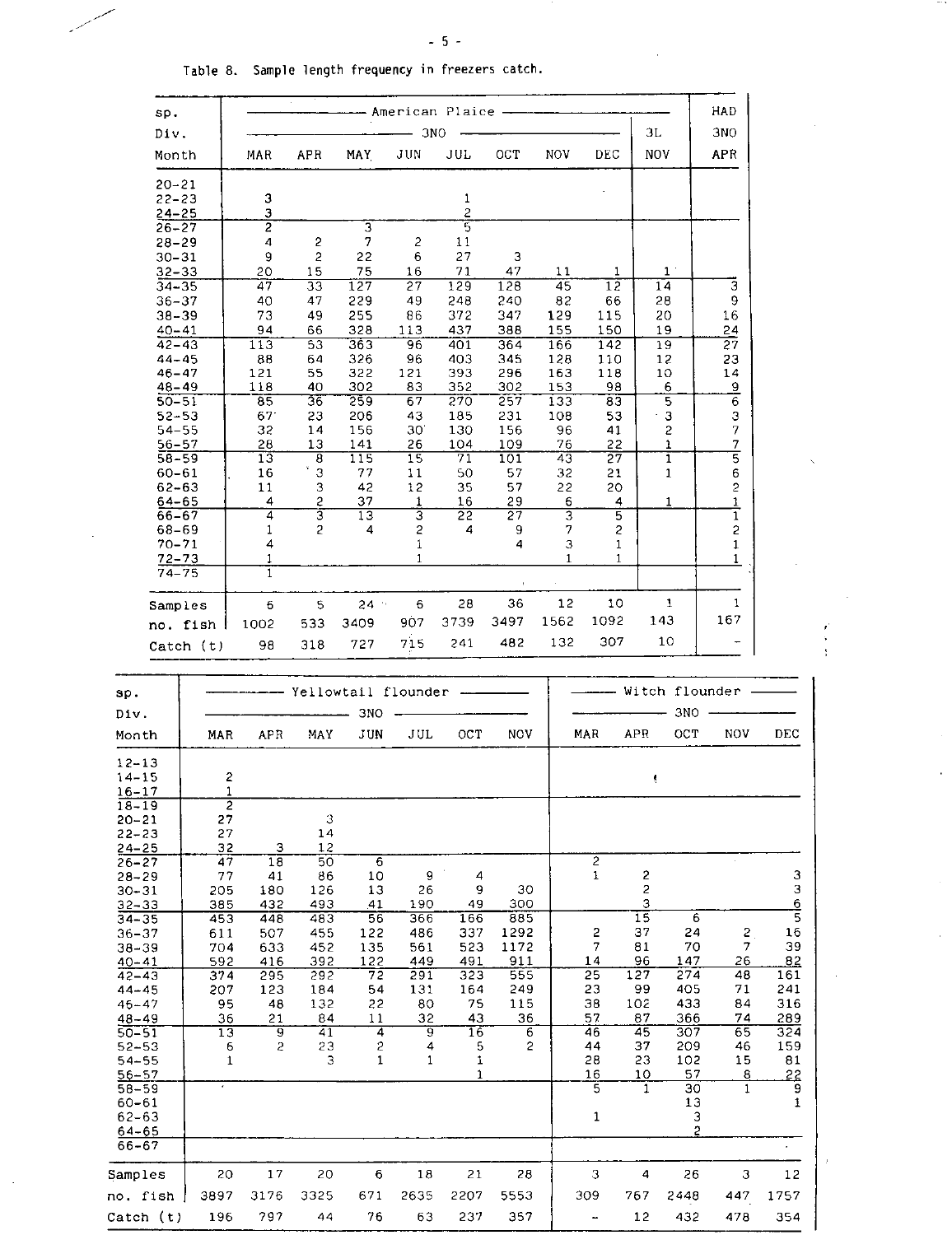| sp.                         | Redfish                        | <b>HKS</b>      |                 |
|-----------------------------|--------------------------------|-----------------|-----------------|
| Div.                        |                                | 3NO             | 3NO             |
| Month                       | APR                            | JUN             | <b>APR</b>      |
| $10 -$                      |                                |                 |                 |
| $11 -$                      |                                | 1               |                 |
| $12 -$                      |                                | $\overline{3}$  |                 |
| $\overline{13-}$<br>$14-$   |                                |                 |                 |
| $15 -$                      | 1                              | S<br>2          |                 |
| $16 -$                      | 4                              | 8               |                 |
| $17-$                       | $\overline{7}$                 | $\overline{17}$ |                 |
| $18 -$                      | 21                             | 49              |                 |
| $19 -$                      | 39                             | 157             |                 |
| 20-                         | 62                             | 303             |                 |
| $\overline{21}$ –<br>$22 -$ | 54<br>66                       | 238<br>103      |                 |
| 23–                         | 102                            | 41              | 6               |
| $24 -$                      | 163                            | $^{23}$         | 14              |
| $25-$                       | 192                            | $\overline{21}$ | 47              |
| 26–                         | 154                            | 15              | 76              |
| $27 -$<br>$28 -$            | 133<br>71                      | 9<br>8          | 95<br>107       |
| 29-                         | 44                             | 6               | 88              |
| 30-                         | 26                             | 6               | 68              |
| $31 -$                      | 10                             | 2               | 52              |
| $32 -$                      | 4                              | $\frac{2}{3}$   | 33              |
| 33–                         | 1                              |                 | $\overline{21}$ |
| $34-$                       | $\overline{c}$<br>$\mathbf{1}$ | 3               | 19<br>14        |
| $35-$<br>$36 -$             |                                |                 | 17              |
| 37–                         |                                | ī               | $\overline{20}$ |
| 38-                         | 1                              |                 | 24              |
| 39–                         |                                |                 | 25              |
| $40 - i$                    |                                |                 | 16<br>īž        |
| $\overline{41}$<br>42-      |                                |                 | 12              |
| $43 -$                      |                                |                 | 10              |
| 44–                         |                                |                 | 13              |
| $45 -$                      |                                |                 | $\overline{14}$ |
| $46-$                       |                                |                 | 11              |
| 47–                         |                                |                 | 10<br>8         |
| 48-<br>49–                  |                                |                 | $\overline{6}$  |
| 50-                         |                                |                 |                 |
| $51 -$                      |                                |                 |                 |
| 52–                         |                                |                 | 6325333         |
| $53-$                       |                                |                 |                 |
| $54-$<br>$55 -$             |                                |                 |                 |

Table 9. Sample length frequency in freezers catch.

 $\overline{\phantom{a}}$ 

ï

| $\frac{48-}{49-}$ |           |      | 8        |
|-------------------|-----------|------|----------|
|                   |           |      | 66323333 |
| $50 -$            |           |      |          |
| $51 -$            |           |      |          |
| $\frac{52}{53}$   |           |      |          |
|                   |           |      |          |
| $54-$             |           |      |          |
| $55 -$            |           |      |          |
| $\frac{56}{57}$   |           |      |          |
|                   |           |      |          |
| $58 -$            |           |      |          |
| $59 -$            |           |      |          |
| 60-               |           |      |          |
| $61-$             |           |      | 1        |
| Samples           | 7         | 5    | S        |
| no.               | fish 1158 | 1023 | 859      |
| Catch (t) 284     |           | 272  | 255      |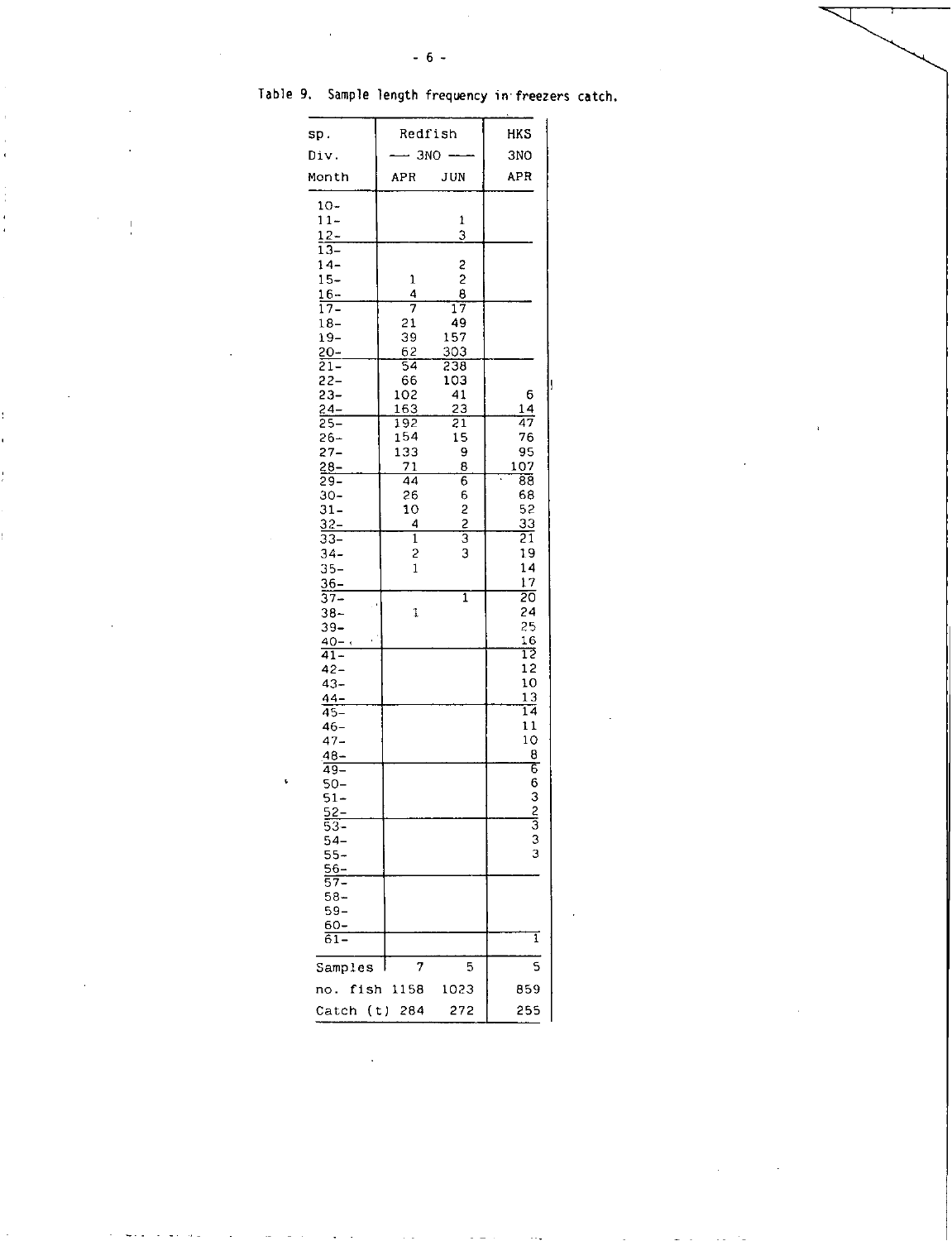## Table 9 (cont.).-

I

| sp.              |                   | Skates                  |                         |                         |                    |                 |                         |                         |                                           |  |  |  |  |
|------------------|-------------------|-------------------------|-------------------------|-------------------------|--------------------|-----------------|-------------------------|-------------------------|-------------------------------------------|--|--|--|--|
| Div.             |                   |                         |                         |                         | 3NO                |                 |                         |                         |                                           |  |  |  |  |
| Montn            | MAR               | OCT                     | <b>NOV</b>              | DEC                     |                    | MAR             | OCT                     | NOV                     | DEC                                       |  |  |  |  |
| $30 -$           |                   |                         |                         |                         | $70 -$             | 11              | 18                      | $\mathbb S$             |                                           |  |  |  |  |
| $31 -$           | $\mathbf{1}$ .    |                         |                         |                         | $71 -$             | 14              | 5                       | $\mathfrak 3$           | $\overline{\mathbf{c}}$                   |  |  |  |  |
| $\frac{32}{33}$  | ï                 |                         |                         |                         | $72 -$             | 12              | 14                      | 3                       | 1                                         |  |  |  |  |
|                  | ī                 |                         |                         |                         | $73-$              | $\overline{12}$ | 12                      | $\overline{6}$          | $\overline{3}$                            |  |  |  |  |
| $34 -$           |                   |                         |                         |                         | $74-$              | 16              | 19                      | 6                       |                                           |  |  |  |  |
| $35 -$           | $\mathbf{I}$      |                         |                         |                         | $75 -$             | 9               | 16                      | 5                       |                                           |  |  |  |  |
| $36 -$           |                   |                         |                         |                         | $76 -$             | 14              | 18                      | 4                       | $\frac{1}{3}$<br>$\frac{5}{4}$            |  |  |  |  |
| $37 -$           | उ                 |                         |                         |                         | $77 -$             | 20              | $\overline{12}$         | 8                       |                                           |  |  |  |  |
| $38 -$<br>$39 -$ | 4<br>$\mathbf{1}$ |                         |                         |                         | $78 -$<br>$79 -$   | 17              | 15<br>8                 | 6                       | 4                                         |  |  |  |  |
| $40 -$           |                   |                         |                         |                         | $80 -$             | 11<br>12        |                         | 5<br>5                  | $\overline{\mathbf{c}}$<br>$\overline{2}$ |  |  |  |  |
| $41 -$           |                   |                         |                         |                         | $81-$              | 14              | 14<br>5                 | $\overline{2}$          |                                           |  |  |  |  |
| $42 -$           | $\overline{c}$    |                         |                         |                         | $82 -$             | 17              | 13                      |                         |                                           |  |  |  |  |
| $43 -$           | 3                 |                         |                         |                         | $83 -$             | 12              | 7                       | $\mathbf 1$             | $\mathbf{c}$                              |  |  |  |  |
| $44 -$           | $\mathbf{1}$      |                         |                         |                         | $84 -$             | 10              | $\overline{\mathbf{z}}$ | $\overline{2}$          | $\overline{1}$                            |  |  |  |  |
| $45 -$           |                   |                         |                         |                         | $85 -$             | 9               | 11                      | $\overline{2}$          | $\overline{1}$                            |  |  |  |  |
| $46 -$           | $\mathbf 1$       |                         |                         |                         | $86 -$             | 10              | 9                       | 1                       | $\mathbf 1$                               |  |  |  |  |
| $47 -$           |                   |                         |                         |                         | $87 -$             | 9               | 7                       | $\overline{c}$          | $\mathbf{1}$                              |  |  |  |  |
| $48-$            | $\frac{2}{2}$     |                         |                         |                         | $88 -$             | 5               | 8                       |                         | $\overline{2}$                            |  |  |  |  |
| $49 -$           | $\overline{6}$    |                         |                         |                         | $89-$              | $\overline{4}$  | 7                       |                         | $\overline{1}$                            |  |  |  |  |
| $50 -$           | 7                 |                         |                         |                         | $90 -$             | 4               | 5                       | $\mathbf 1$             | $\mathbf 1$                               |  |  |  |  |
| $51-$            | 9                 |                         |                         |                         | $91 -$             | $\mathbf{1}$    | $\overline{\mathbf{c}}$ |                         | $\mathbf{1}$                              |  |  |  |  |
| $52 -$           | 9                 | 1                       |                         |                         | $92 -$             | $\mathbf{1}$    | 8                       |                         |                                           |  |  |  |  |
| $53-$            | 7                 |                         |                         |                         | $93 -$             | $\overline{2}$  | $\overline{1}$          | $\overline{1}$          |                                           |  |  |  |  |
| $54 -$           | 9                 |                         |                         |                         | $94 -$             | 1               | 2                       |                         |                                           |  |  |  |  |
| $55-$            | 7                 |                         |                         |                         | $95 -$             | $\mathbf{1}$    | $\mathbf 1$             |                         |                                           |  |  |  |  |
| $56 -$           | 11                | $\mathbf 1$             |                         |                         | $96 -$             |                 |                         |                         |                                           |  |  |  |  |
| 57–              | $\overline{6}$    |                         | $\overline{\mathbf{1}}$ |                         | $97 -$             |                 |                         |                         | ī                                         |  |  |  |  |
| $58 -$           | 10                |                         | $\mathbf{1}$            |                         | $98 -$             |                 |                         |                         |                                           |  |  |  |  |
| $59 -$           | 16<br>11          |                         | $\frac{1}{4}$<br>2      |                         | 99-                |                 |                         |                         |                                           |  |  |  |  |
| $60 -$<br>61-    | 16                | $\overline{\mathbf{c}}$ | 2                       | I                       | $100 -$<br>$101 -$ |                 |                         |                         |                                           |  |  |  |  |
| $62 -$           | 15                | $\mathbf 1$             | $\mathbf 1$             | 2                       | $102 -$            |                 |                         | $\overline{\mathbf{1}}$ |                                           |  |  |  |  |
| $63 -$           | 12                |                         | $\mathbf{1}$            | $\mathbf 1$             | $103 -$            |                 |                         |                         |                                           |  |  |  |  |
| $64 -$           | 8                 |                         |                         |                         | $104 -$            |                 |                         |                         |                                           |  |  |  |  |
| $65 -$           | ॿ                 | $\overline{2}$          | 4                       | $\frac{3}{2}$           | $105 -$            |                 |                         |                         |                                           |  |  |  |  |
| $66 -$           | 5                 | 10                      |                         | $\overline{c}$          |                    |                 |                         |                         |                                           |  |  |  |  |
| $67 -$           | 10                | 7                       | $\frac{3}{2}$           | $\overline{c}$          |                    |                 |                         |                         |                                           |  |  |  |  |
| $68 -$           | 7                 | $\boldsymbol{6}$        |                         |                         |                    |                 |                         |                         |                                           |  |  |  |  |
| 69–              | $\overline{14}$   | ΊÒ                      | $\frac{2}{6}$           | $\overline{\mathbb{3}}$ |                    |                 |                         |                         |                                           |  |  |  |  |
|                  |                   |                         |                         |                         | Samples            | 3               | 5                       | $\overline{c}$          | 1                                         |  |  |  |  |
|                  |                   |                         |                         |                         |                    |                 |                         |                         |                                           |  |  |  |  |
|                  |                   |                         |                         |                         | no. fish           | 472             | 284                     | 98                      | 55                                        |  |  |  |  |

Catch (t) 606 1125 534 768